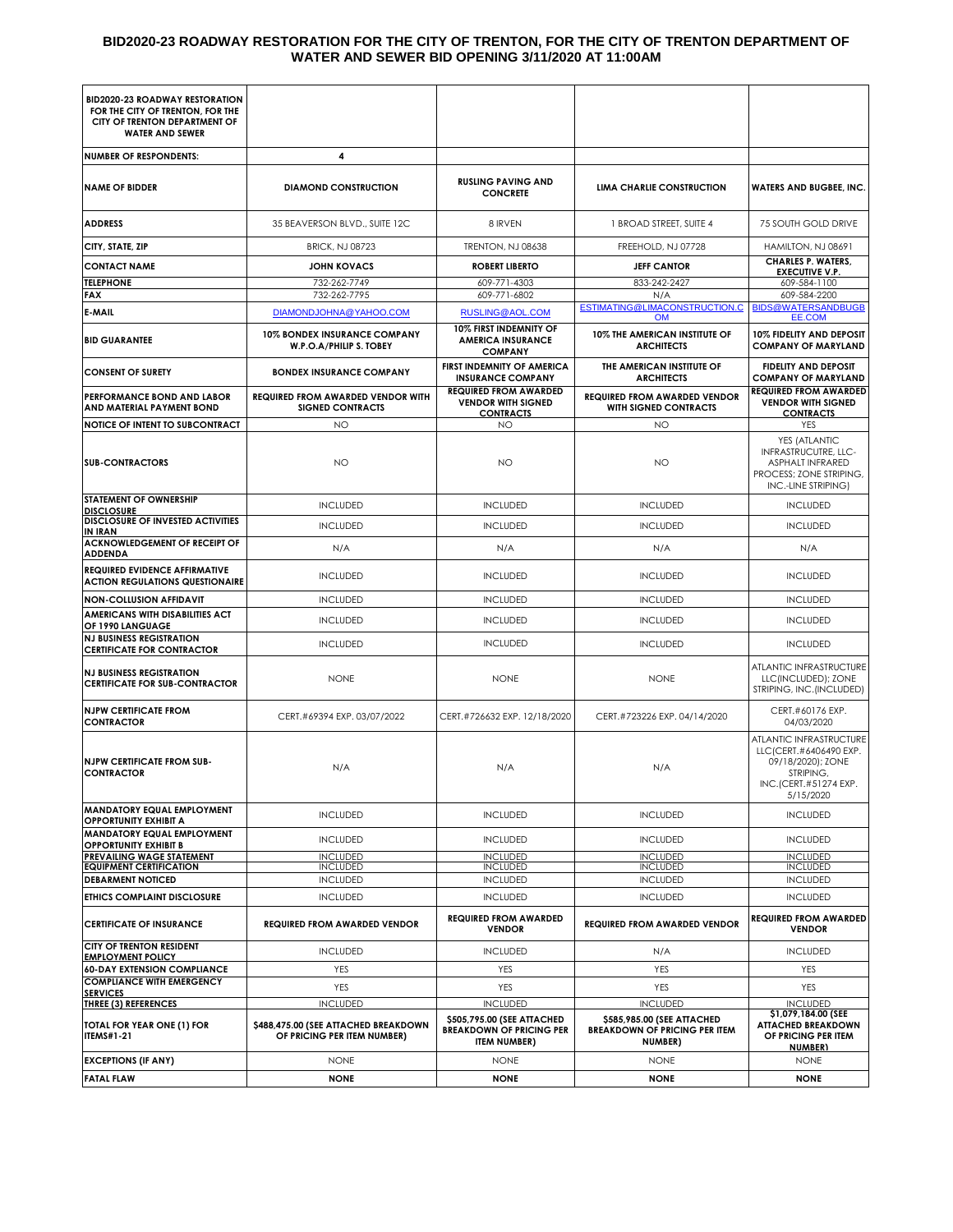**PROPOSAL TO THE ENTON WATER WORKS FY2020 ROADWAY RESTORATION CONTRACT FOR TRENTON CITY** For furnishing and installing 2 inch Superpave Top Item 1 Course (HMA12.5M76) and 8 inch Superpaye Base Course (HMA25M64) in NJDOT Roads 175 Sq. Yd. @ \$5400 Per Sq. Yd. 945000  $\overline{\text{Fov}_{\text{Write Unit Price}}}$ For Furnishing and Installing 2 inch Superpave Item<sub>2</sub> (HMA9.5M64) top course and 8 inch Superpave Base Course (HMA25M64) in Mercer County Roads  $87500$ 400 Sq.Yd. @ Per Sq. Yd.  $-8, 30,000^{20}$ sollms INTY FIRE I For Furnishing and Installing 2 inch FABC Top Course Item<sub>3</sub> (Mix I-5) and 9 inch Concrete Base Course in City of **Trenton Roads**  $\frac{11500}{100}$  Per Sq. Yd.<br>Tue Do//Ar25 \$67,500 1500 Sq.Yd. @ For Furnishing and Installing 3½ inch Vitrified Brick Item 4

Top Course and 8 inch Concrete Base Course in City of **Trenton Roads** 

 $\frac{1}{2}$  /  $\frac{1}{2}$  Per Sq. Yd. ONE HUMPIED SEIGHTY DOIDES 450000 OF 25 Sq.Yd. @

For Furnishing and Installing 2 inch FABC Top Course Item 5 (Mix I-5) and 5 inch Stabilized Base Course (Mix I-2) in City of Trenton Roads

1900 Sq. Yd. @ \$ 18000 Per Sq. Yd.<br>O NE thurs ned of Eighty Dollars \$ 342,00000

Item 6 For Furnishing and Installing 2 inch FABC Top Course (Mix I-5) in Roads of All Jurisdictions (Except State & County)

@ \$54 Per Sq. Yd.<br>Fove Dollars 200 Sq.Yd. @

\$ 10,800 00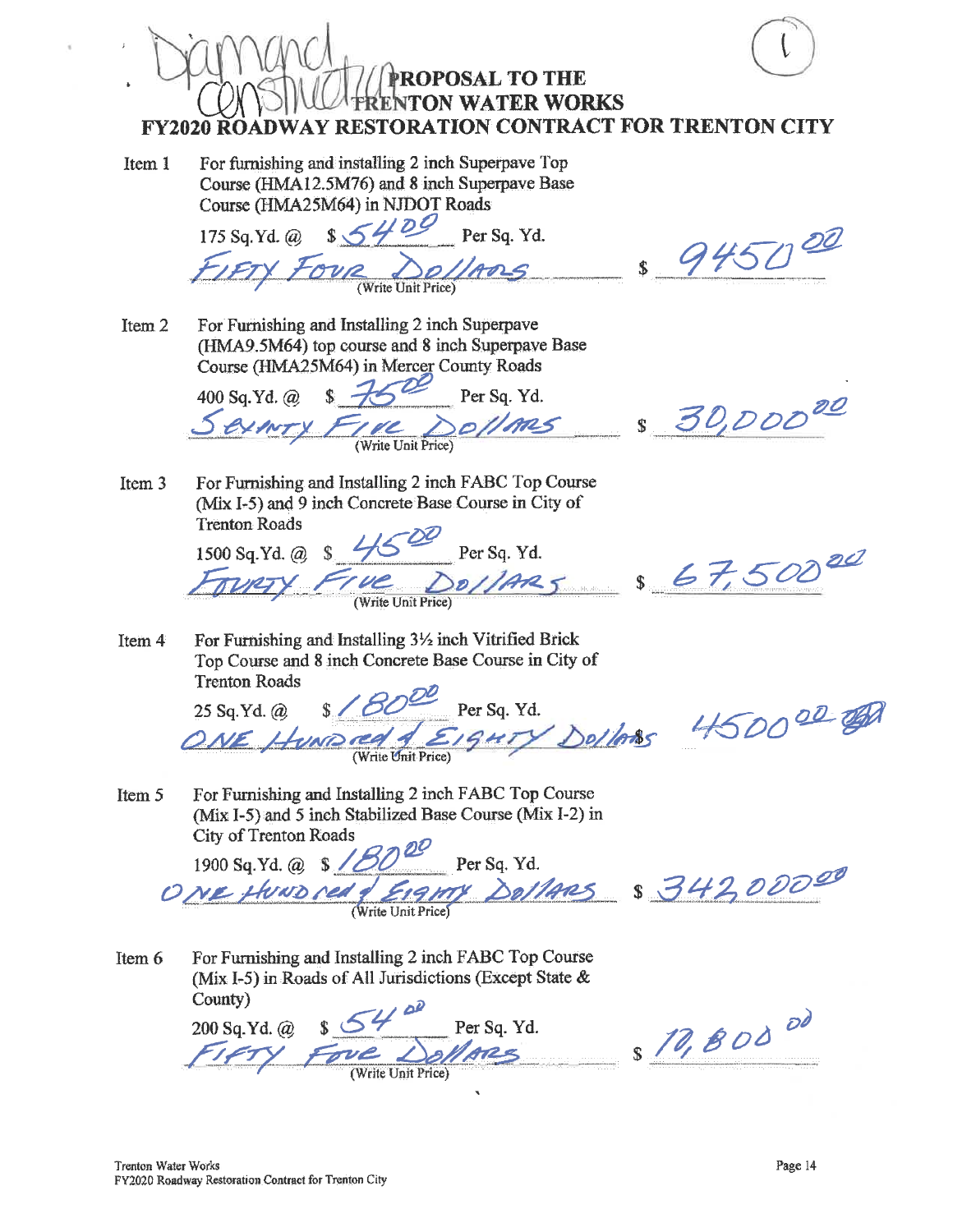| Item 7 | For furnishing and installing 2 inch Superpave Top |
|--------|----------------------------------------------------|
|        | Course (HMA12.5M76) in NJDOT Roads                 |

 $\lambda$ 

Item 9

50 Sq.Yd. @ Per Sq. Yd. Write Unit Price?

For Furnishing and Installing 2 inch Superpave Item 8 (HMA9.5M64) top course in Mercer County Roads

 $\frac{1}{2}$  54.00 Per Sq. Yd. 75 Sq.Yd. @ OUR DO//ARS

For Furnishing and Installing Infrared Process

in Roads of All Jurisdictions

25 Sq.Yd. @

 $8.27000$ 

 $$4050^{20}$ 

- Per Sq.Yd.  $2500$
- Item 10 For Furnishing and Installing 9 inch Concrete Base Course In City of Trenton Roads

Per Sq. Yd 20 Sq.Yd. @  $00/4$ NLTY

(Write Unit Price)

Item 11 For Furnishing and Installing 10 inch Superpave Base Course (HMA25M64) in NJDOT

1 Sq.Yd. @ Per Sq. Yd. INED (Write Unit Price)

\$ 1,80000

 $4100$ \$

Item 12 For Furnishing and Installing 10 inch Superpave Base Course (HMA19M54) in Mercer County Roads

10 Sq.Yd. @ Per Sq. Yd. Write Unit Price)

 $90000$  $\overline{\mathbb{S}}$ 

For Furnishing and Installing 9 inch Concrete Base Item 13 Course in the City of Trenton Roads

25 Sq.Yd. @ Per Sq. Yd. Tue Dallas over

 $1/250$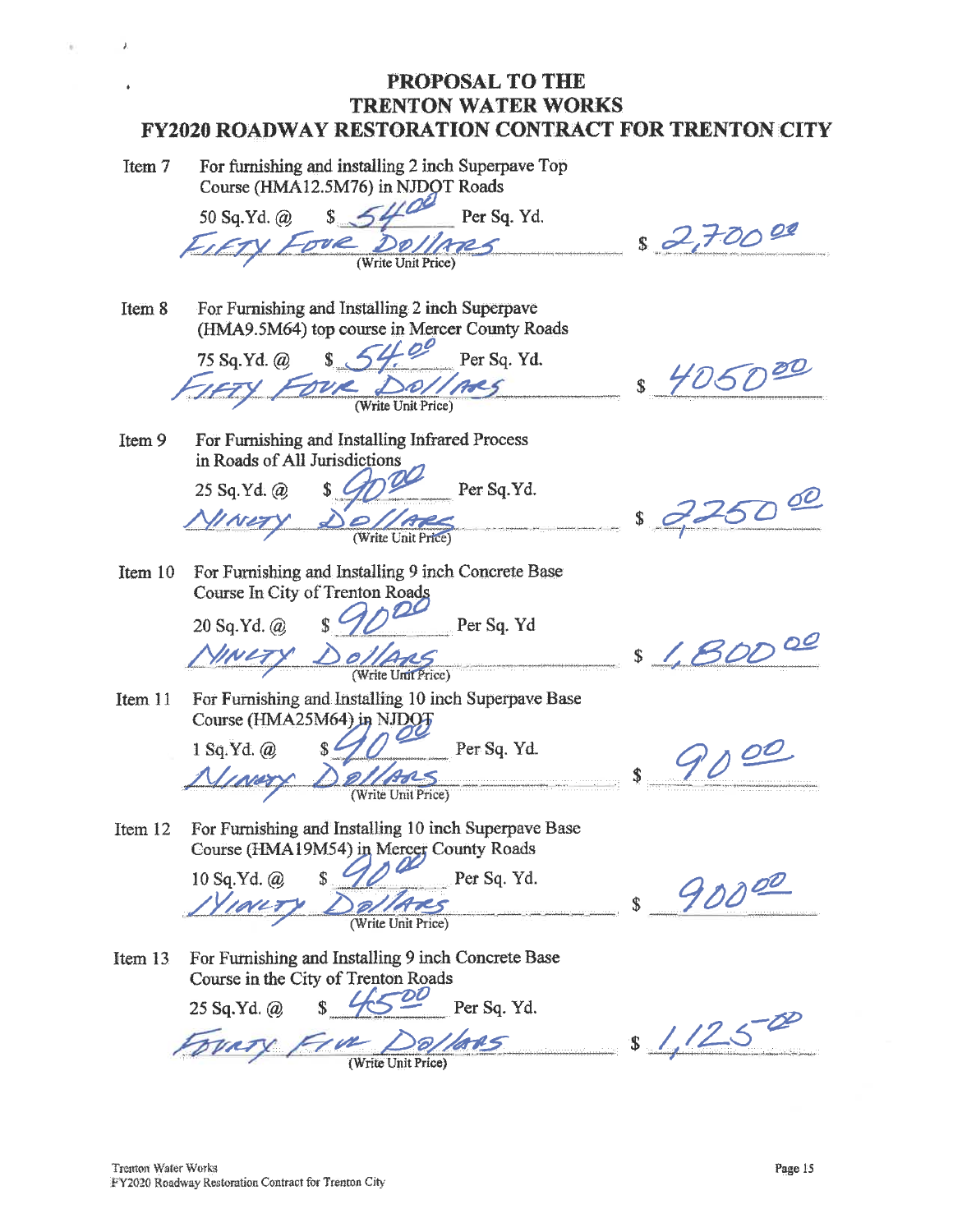PROPOSAL TO THE RENTON WATER WORKS **FY2020 ROADWAY RESTORATION CONTRACT FOR TRENTON CITY** For Furnishing and Installing 7 inch Stabilized Base Item 14 Course (Mix I-2) in the City of Trenton Roads  $1350$  Per Sq. Yd. 30 Sq.Yd. @ ONE Hunded & MINTY Five Dollars & 4C For 2 Inch Milling of FABC/HMA or Stab Base in Roads Item  $15$ of All Jurisdictions SO Sq. Yd. @ \$ 10 Per Sq. Per Sq. Yd. 350 Sq.Yd. @ \$ 630000 (Write Unit Price) For Constructing Valve Box Resets in Roads of All Item 16 **Jurisdictions** 40 Units  $(a)$ Each \$ 40000 en (Write Unit Price) For Constructing Valve Box Replacement in Roads of Item 17 All Jurisdictions 5 Units  $(a)$ Each  $$10000$ Mrite Unit Price uren For Furnishing and Installing Permanent Traffic Stripes Item 18 In Roads of All Jurisdictions 4-Inch Wide Striping in various colors  $\overline{a}$ . Per L.F. 40 L.F.  $\omega$ æ らの WO  $\mathbf{\hat{s}}$ (Write Unit Price)  $<sub>b</sub>$ .</sub> 8-Inch Wide Striping in various colors  $320$ Per L.F. 10 L.F. @ 00 THROD De Write Unit Price) 12-Inch Wide Striping in various colors  $\mathbf{c}.$  $\frac{1}{2}$   $\frac{1}{2}$  Per L.F. 10 L.F.  $\omega$  $$400$ Tove Dollars

**PROPOSAL TO THE**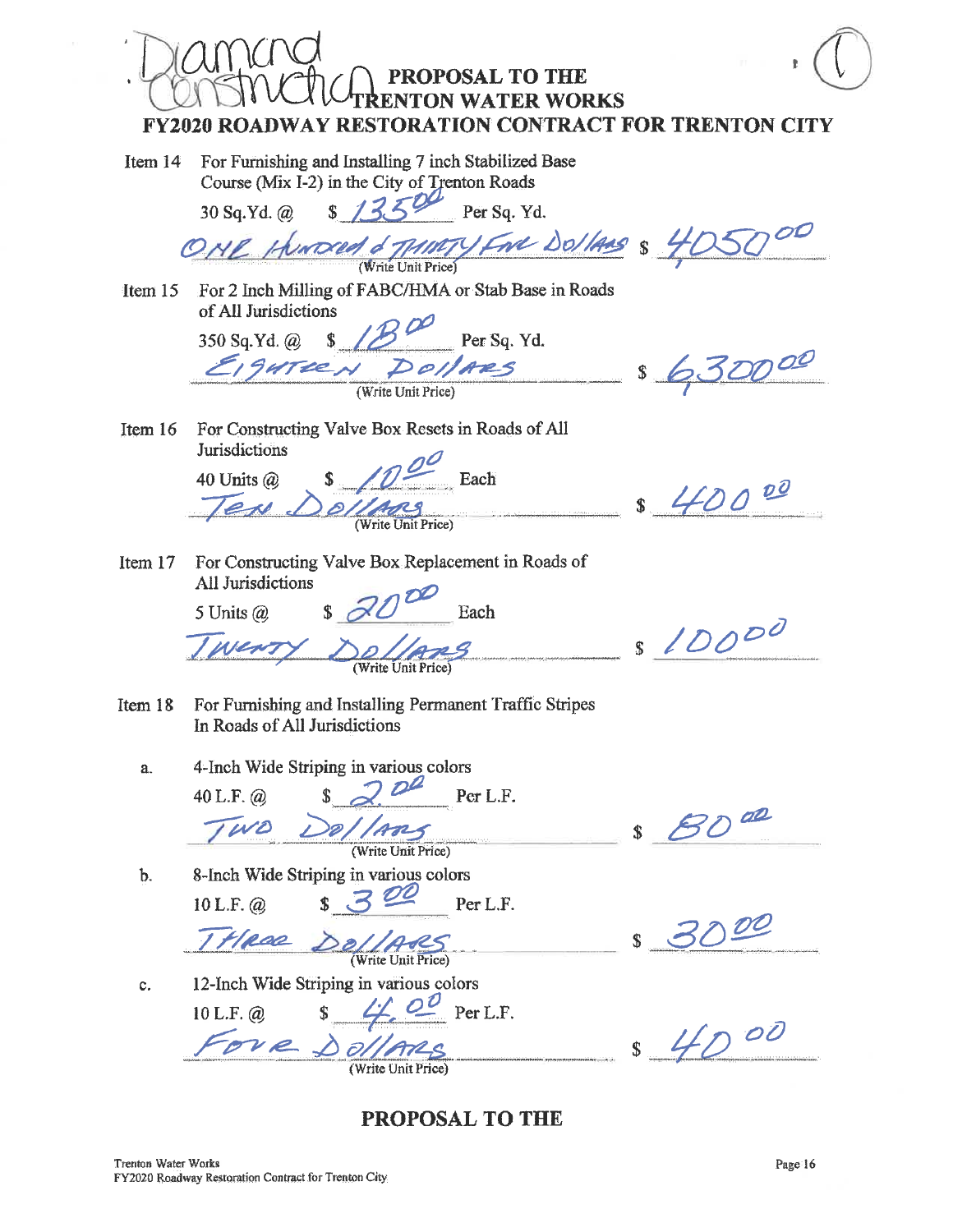d. 24-Inch Wide Striping in various colors  $\overline{D}$  Per L.F.  $1 L.F. @.$  $s$  /000 (Write Unit Price) Item  $19$ For Furnishing and Installing Permanent Pavement Marking in Roads of All Jurisdictions Through Lane Arrow a.  $$500$ Each 1 Units @ (Write Unit Price) Turn Lane Arrow  $<sub>b</sub>$ </sub> Each 1 Units @  $$5000$ Write Unit Price) Turn and Through Lane Arrow c.  $8500$ Each 1 Units @ DO  $\partial /$ RS (Write Unit Price) **Lane Reduction Arrow** d.  $500$  $\mathbb{S}$ Each 1 Units  $\omega$  $Q<sup>2</sup>$ (Write Unit Price) Wrong-Way Arrow e. 1 Units @ Each 5000 Do//A725 Fire Hydrant Symbol f.  $s\bar{5}$ Each 1 Units  $(a)$ TFTY DOLLARS (Write Unit Price) OO. **TOTAL BID FOR CONTRACT** (Items 1 through 19 Inclusive) FOUR HUNDRE & EAMY EANT THOUSAND

Trenton Water Works FY2020 Roadway Restoration Contract for Trenton City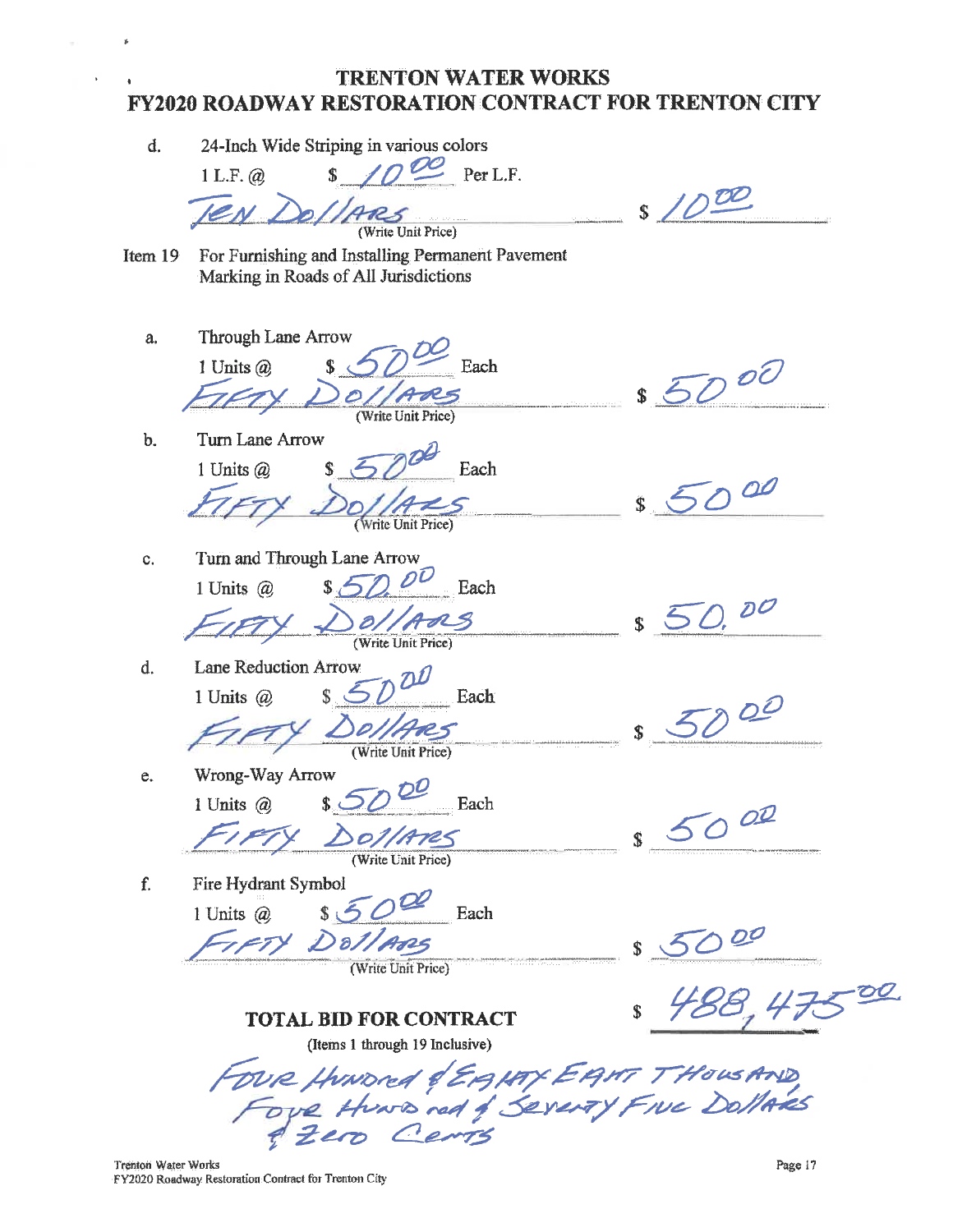For furnishing and installing 2 inch Superpave Top  $\cdot$ Item 1 Course (HMA12.5M76) and 8 inch Superpave Base Course (HMA25M64) in NJDOT Roads 175 Sq.Yd. @  $\mathbb{S}$ Per Sq. Yd.  $S_1$  15, 1250,- $\sqrt{N}$ (Write Unit Price) For Furnishing and Installing 2 inch Superpave Item 2 (HMA9.5M64) top course and 8 inch Superpave Base Course (HMA25M64) in Mercer County Roads Settlebity two s S6 800. 400 Sq.Yd. @ gae hy For Furnishing and Installing 2 inch FABC Top Course Item<sub>3</sub> (Mix I-5) and 9 inch Concrete Base Course in City of **Trenton Roads** 1500 Sq. Yd. @  $S\frac{SS6.7}{Per Sq. Yd.}$  <br>  $S\frac{S6.7}{S} = \frac{Sf}{S}$ For Furnishing and Installing 31/2 inch Vitrified Brick Item 4 Top Course and 8 inch Concrete Base Course in City of **Trenton Roads** 25 Sq. Yd. @ \$ Per Sq. Yd.<br>  $\frac{11 \sqrt{y} + 11 \sqrt{y}}{(20 \sqrt{y} + 11 \sqrt{y}) + (20 \sqrt{y}) \sqrt{y}}$ Ha For Furnishing and Installing 2 inch FABC Top Course (5) Item 5 (Mix I-5) and 5 inch Stabilized Base Course (Mix I-2) in City of Trenton Roads 1900 Sq.Yd. @ 280,800, Per Sq. Yd. no harroche the Neul Write Crit Price ki ve th **O** hundreist For Furnishing and Installing 2 inch FABC Top Course Item 6 (Mix I-5) in Roads of All Jurisdictions (Except State & County)  $\frac{\text{Per Sq. Yd.}}{\sqrt{5}}$  s  $\frac{14}{100}$  o 0 0. 200 Sq.Yd. @ (Write Unit Price)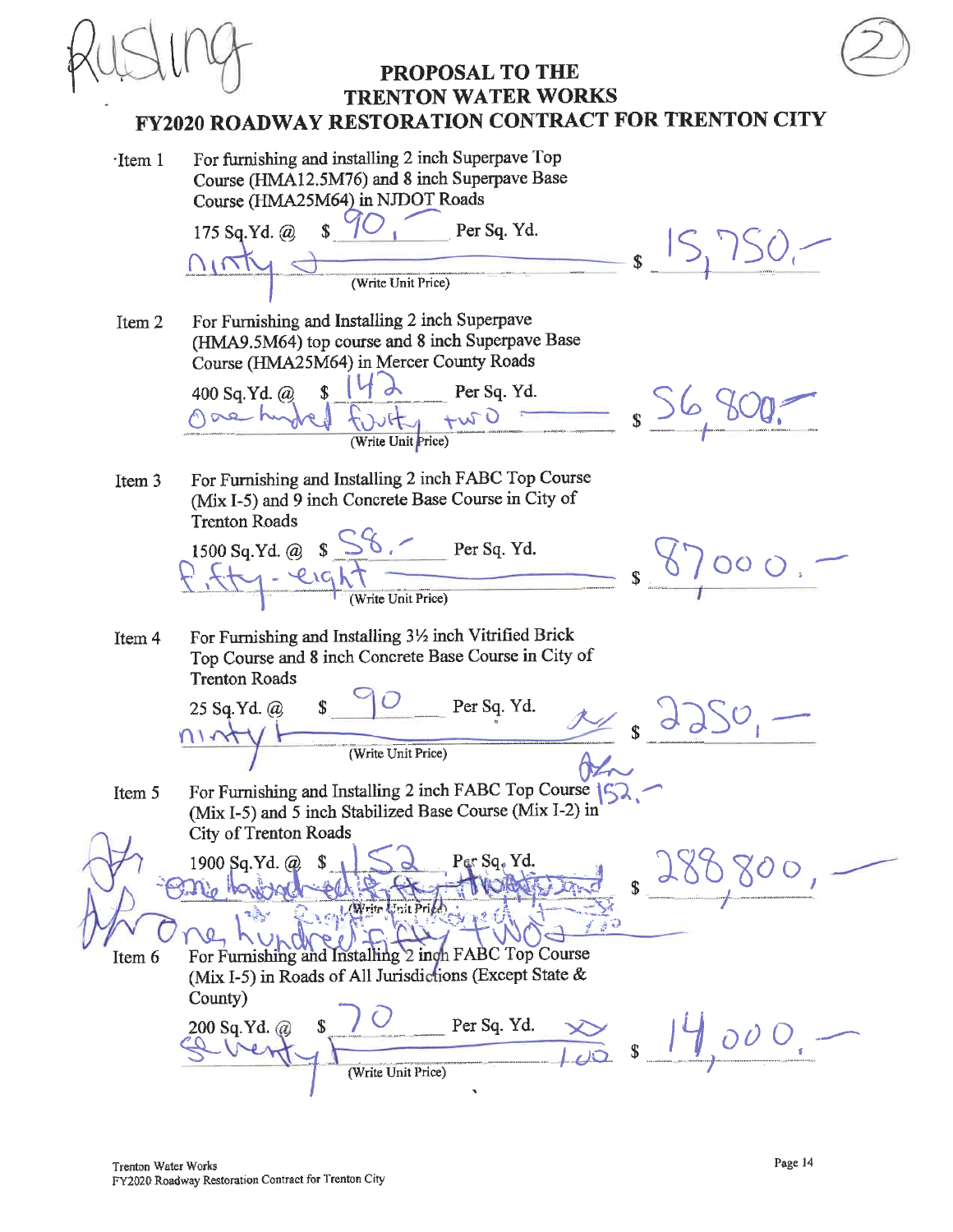For furnishing and installing 2 inch Superpave Top  $\cdot$  Item 7 Course (HMA12.5M76) in NJDOT Roads Per Sq. Yd. 50 Sq.Yd. @ (Write Unit Price) For Furnishing and Installing 2 inch Superpave Item 8 (HMA9.5M64) top course in Mercer County Roads Per Sq. Yd. 75 Sq.Yd. @ (Write Unit Price) For Furnishing and Installing Infrared Process Ttem 9 in Roads of All Jurisdictions 25 Sq.Yd. @  $\mathbf{r}$ Per Sq.Yd. (Write Unit Price) For Furnishing and Installing 9 inch Concrete Base Item 10 Course In City of Trenton Roads Per Sq. Yd 20 Sg.Yd. @ (Write Unit Price) For Furnishing and Installing 10 inch Superpave Base Item 11 Course (HMA25M64) in NJDOT Per Sq. Yd. Zd. 62 (Write Unit Price) For Furnishing and Installing 10 inch Superpave Base Item 12 Course (HMA19M54) in Mercer County Roads Per Sq. Yd. 10 Sq.Yd. @ (Write Unit Price) For Furnishing and Installing 9 inch Concrete Base Item 13 Course in the City of Trenton Roads Per Sq. Yd.  $Sa.Yd. @.$ (Write Unit Price)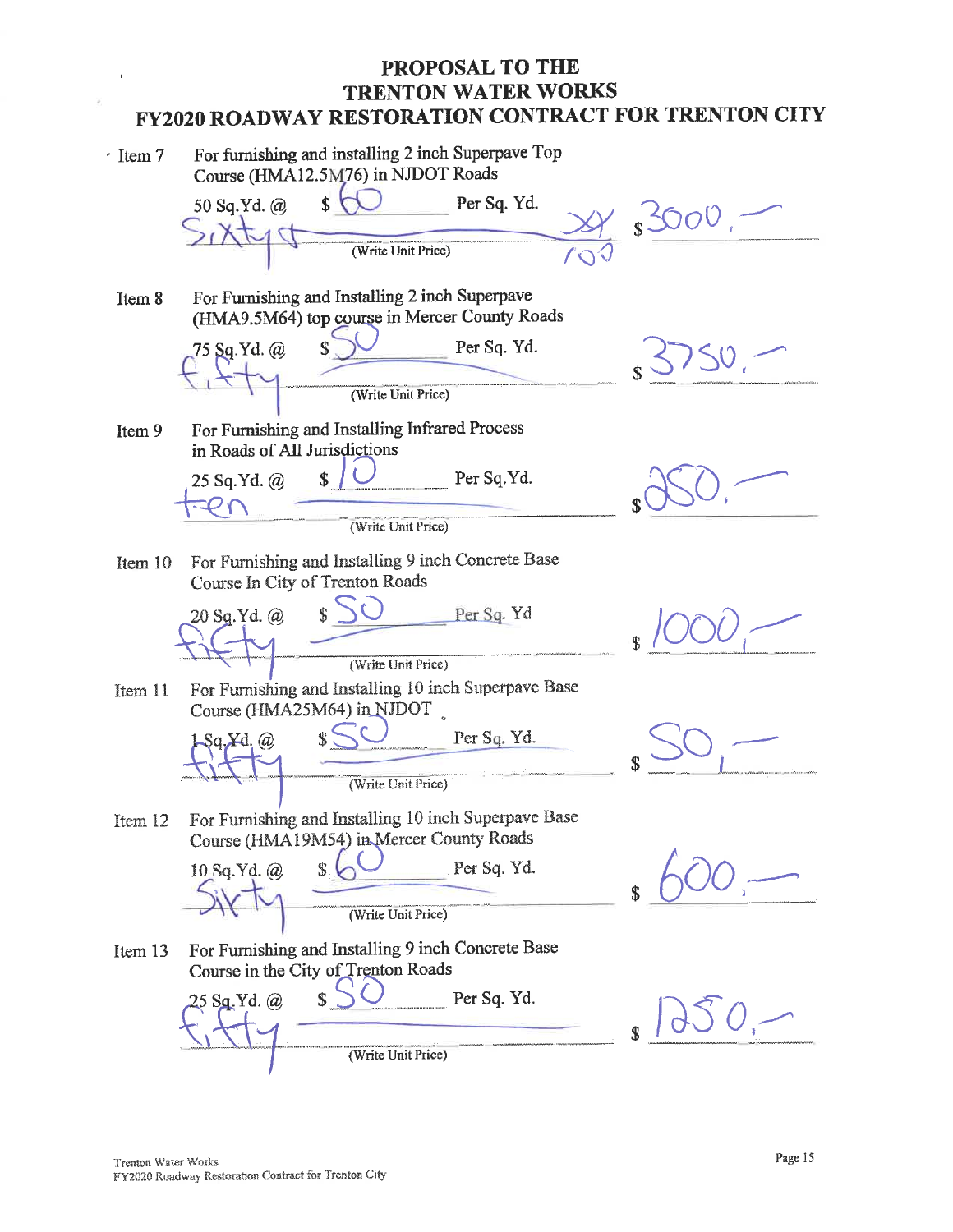| $\cdot$ Item 14 | For Furnishing and Installing 7 inch Stabilized Base<br>Course (Mix I-2) in the City of Trenton Roads           |  |
|-----------------|-----------------------------------------------------------------------------------------------------------------|--|
|                 | $\overline{\mathbf{s}}$<br>30 Sq.Yd. @<br>Per Sq. Yd.                                                           |  |
| Item $15$       | (Write Unit Price)<br>For 2 Inch <sup>I</sup> Milling of FABC/HMA or Stab Base in Roads<br>of All Jurisdictions |  |
|                 | Per Sq. Yd.<br>350 Sq.Yd. @                                                                                     |  |
|                 | (Write Unit Price)                                                                                              |  |
| Item 16         | For Constructing Valve Box Resets in Roads of All<br>Jurisdictions                                              |  |
|                 | Each<br>40 Units $(a)$<br>\$                                                                                    |  |
| Item 17         | (Write Unit Price)<br>For Constructing Valve Box Replacement in Roads of                                        |  |
|                 | All Jurisdictions<br>Each<br>5 Units $(a)$                                                                      |  |
|                 | (Write Unit Price)                                                                                              |  |
| Item 18         | For Furnishing and Installing Permanent Traffic Stripes<br>In Roads of All Jurisdictions                        |  |
| a.              | 4-Inch Wide Striping in various colors                                                                          |  |
|                 | Per L.F.<br>40 L.F. $\omega$                                                                                    |  |
| $b$ .           | (Write Unit Price)<br>8-Inch Wide Striping in various colors                                                    |  |
|                 | Per L.F.<br>10 L.F. $@$                                                                                         |  |
|                 | (Write Unit Price)                                                                                              |  |
| c.              | 12-Inch Wide Striping in various colors<br>\$<br>Per L.F.<br>10 L.F. @                                          |  |
|                 | (Write Unit Price)                                                                                              |  |

PROPOSAL TO THE

 $\ddot{\bullet}$ 

 $\overline{a}$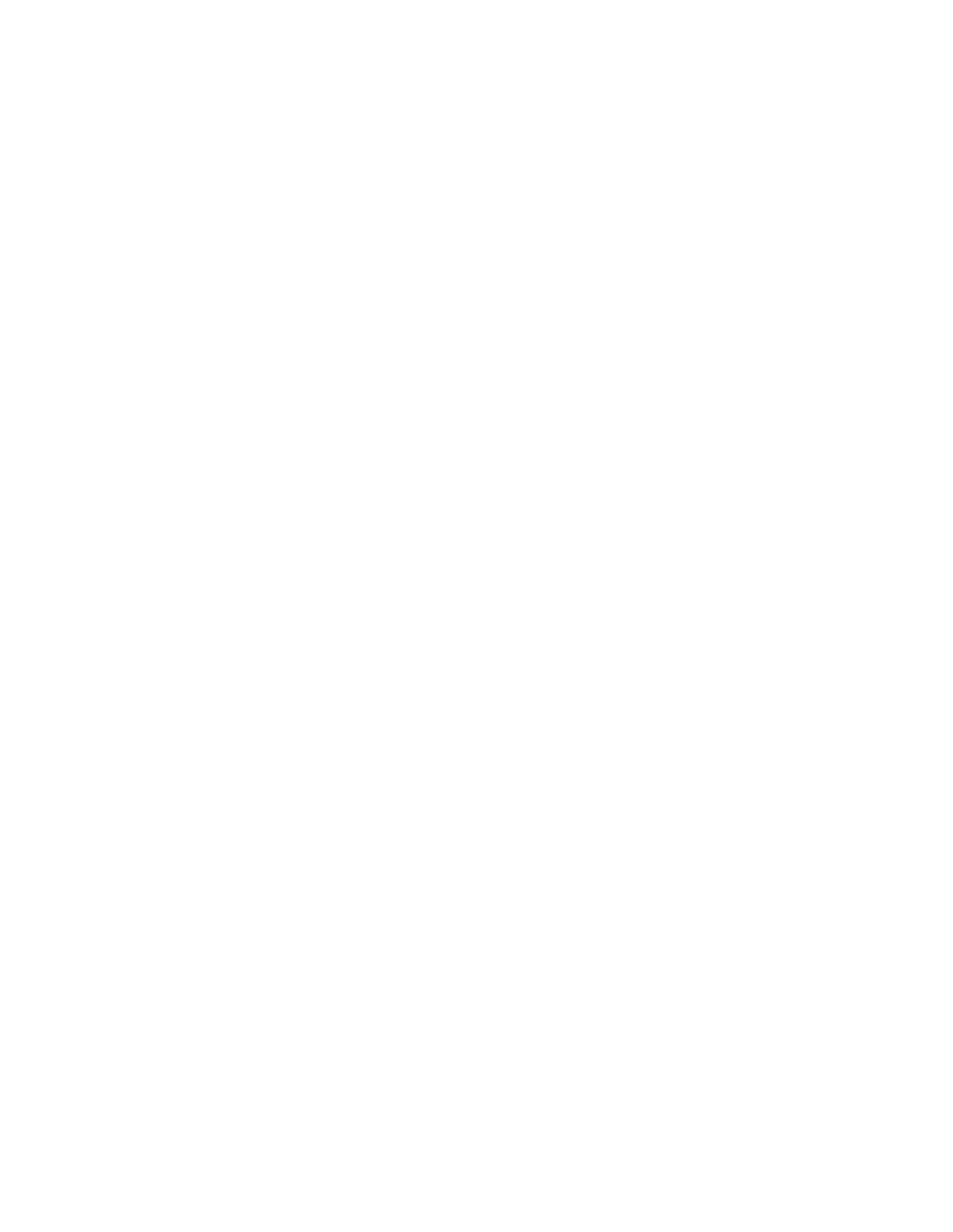| Item 7    | For furnishing and installing 2 inch Superpave Top<br>Course (HMA12.5M76) in NJDOT Roads                                                                                                                                                                                                                                                             |               |
|-----------|------------------------------------------------------------------------------------------------------------------------------------------------------------------------------------------------------------------------------------------------------------------------------------------------------------------------------------------------------|---------------|
|           | $\sqrt{62}$ Per Sq. Yd.<br>50 Sq.Yd. @                                                                                                                                                                                                                                                                                                               |               |
|           | (Write Unit Price)                                                                                                                                                                                                                                                                                                                                   | 3.500<br>\$   |
| Item 8    | For Furnishing and Installing 2 inch Superpave<br>(HMA9.5M64) top course in Mercer County Roads                                                                                                                                                                                                                                                      |               |
|           | Per Sq. Yd.<br>$75$ Sq.Yd. @ \$ (                                                                                                                                                                                                                                                                                                                    |               |
|           | $\bigcirc$ $\bigcap_{(\text{Write Unit Price})}$                                                                                                                                                                                                                                                                                                     | \$            |
| Item 9    | For Furnishing and Installing Infrared Process<br>in Roads of All Jurisdictions                                                                                                                                                                                                                                                                      |               |
|           | $\big\ $ $\big\ $ $\big\ $ $\big\ $ $\big\ $ $\big\ $ $\big\ $ $\big\ $ $\big\ $ $\big\ $ $\big\ $ $\big\ $ $\big\ $ $\big\ $ $\big\ $ $\big\ $ $\big\ $ $\big\ $ $\big\ $ $\big\ $ $\big\ $ $\big\ $ $\big\ $ $\big\ $ $\big\ $ $\big\ $ $\big\ $ $\big\ $ $\big\ $ $\big\ $ $\big\ $ $\big\$<br>25 Sq.Yd. @                                        |               |
|           | $d$ oll Ans<br>indres<br>ONe<br>(Write Unit Price)                                                                                                                                                                                                                                                                                                   | \$            |
| Item 10   | For Furnishing and Installing 9 inch Concrete Base<br>Course In City of Trenton Roads                                                                                                                                                                                                                                                                |               |
|           | $\sqrt{\frac{S}{S}}$ Per Sq. Yd<br>20 Sq.Yd. @                                                                                                                                                                                                                                                                                                       |               |
|           | Seventy Fine dollars<br>(Write Unit Price)                                                                                                                                                                                                                                                                                                           | \$            |
| Item $11$ | For Furnishing and Installing 10 inch Superpave Base<br>Course (HMA25M64) in NJDOT                                                                                                                                                                                                                                                                   |               |
|           | 1 Sq.Yd. @ $$200 \sim$ Per Sq. Yd.                                                                                                                                                                                                                                                                                                                   |               |
|           | $\frac{1}{\sqrt{2}}$<br>hundred a<br>(Write Unit Price)                                                                                                                                                                                                                                                                                              | \$            |
| Item 12   | For Furnishing and Installing 10 inch Superpave Base<br>Course (HMA19M54) in Mercer County Roads                                                                                                                                                                                                                                                     |               |
|           | 10 Sq. Yd. @ $\qquad \qquad$ $\qquad \qquad$ $\qquad \qquad$ $\qquad \qquad$ $\qquad \qquad$ $\qquad \qquad$ $\qquad$ $\qquad \qquad$ $\qquad$ $\qquad$ $\qquad$ $\qquad$ $\qquad$ $\qquad$ $\qquad$ $\qquad$ $\qquad$ $\qquad$ $\qquad$ $\qquad$ $\qquad$ $\qquad$ $\qquad$ $\qquad$ $\qquad$ $\qquad$ $\qquad$ $\qquad$ $\qquad$ $\qquad$ $\qquad$ |               |
|           | dollAus<br>ve hundred                                                                                                                                                                                                                                                                                                                                | $\int$ $\int$ |
| Item 13   | For Furnishing and Installing 9 inch Concrete Base<br>Course in the City of Trenton Roads                                                                                                                                                                                                                                                            |               |
|           | $\sqrt{OC}$ , $\frac{OC}{AC}$ Per Sq. Yd.<br>25 Sq.Yd. @                                                                                                                                                                                                                                                                                             |               |
|           | undred da 11 m s \$ 2                                                                                                                                                                                                                                                                                                                                |               |

 $\bullet$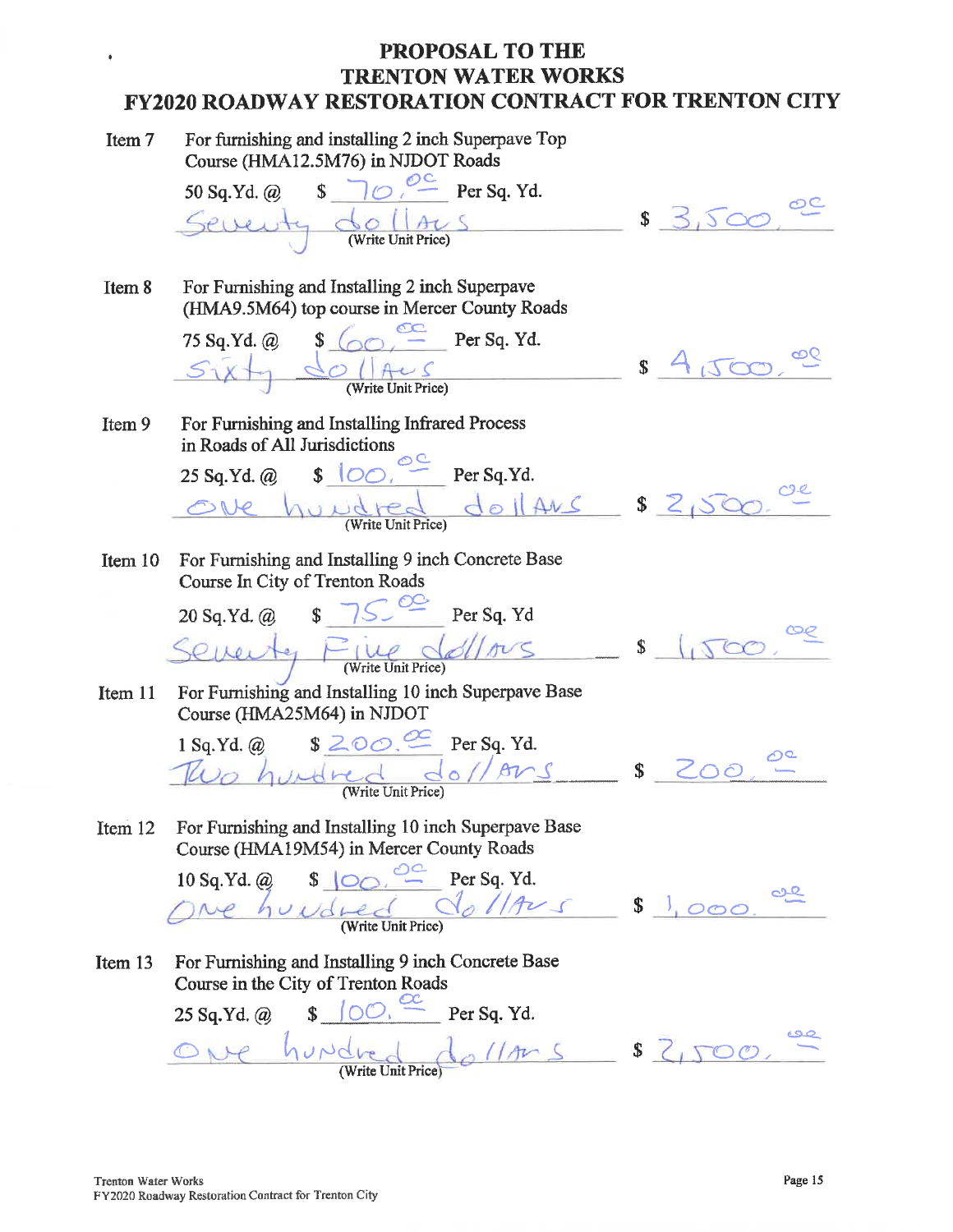For Furnishing and Installing 7 inch Stabilized Base Item 14 Course (Mix I-2) in the City of Trenton Roads

 $\bullet$ 

30 Sq.Yd. @  $\bullet$   $\circ$   $\circ$  Per Sq. Yd. One hundred dallars \$ 3,000.00 For 2 Inch Milling of FABC/HMA or Stab Base in Roads Item  $15$ of All Jurisdictions 350 Sq.Yd. @  $\frac{50}{50}$  Per Sq. Yd.  $FIFf$  de llars \$ 17,500, ° For Constructing Valve Box Resets in Roads of All Item  $16$ **Jurisdictions** 40 Units @  $\begin{array}{ccc} 1 & \sqrt{2} & \text{Each} \\ \hline \sqrt{2} & \sqrt{2} & \text{Each} \\ \hline \sqrt{2} & \sqrt{2} & \text{(Write Unit Price)} \end{array}$ \$ 2,000,00 For Constructing Valve Box Replacement in Roads of Item  $17$ All Jurisdictions 5 Units @  $\qquad$   $\sqrt[6]{00}$   $\frac{ex}{2}$  Each Pive hundred do laus \$ 2,500 For Furnishing and Installing Permanent Traffic Stripes Item 18 In Roads of All Jurisdictions 4-Inch Wide Striping in various colors a.  $\sqrt{\frac{2C}{\sqrt{C}}}$  Per L.F. 40 L.F.  $@$ Teu de //Aus (Write Unit Price) 200  $\mathbf{\$}$ 

8-Inch Wide Striping in various colors  $\mathbf{b}$ . 10 L.F. @  $\qquad$   $\qquad$   $\qquad$   $\qquad$   $\qquad$   $\qquad$   $\qquad$   $\qquad$   $\qquad$   $\qquad$   $\qquad$   $\qquad$   $\qquad$   $\qquad$   $\qquad$   $\qquad$   $\qquad$   $\qquad$   $\qquad$   $\qquad$   $\qquad$   $\qquad$   $\qquad$   $\qquad$   $\qquad$   $\qquad$   $\qquad$   $\qquad$   $\qquad$   $\qquad$   $\qquad$   $\qquad$   $\qquad$   $\qquad$   $\qquad$ 

Twenty do / Aus

c.

12-Inch Wide Striping in various colors

10 L.F. @  $$\mathcal{S}\circ\mathcal{O} \xrightarrow{\mathcal{O}6} \text{Per L.F.}}$  $-$ thirty dellars

 $s$  200

 $300.00$ 

**PROPOSAL TO THE** 

 $\frac{1}{2}$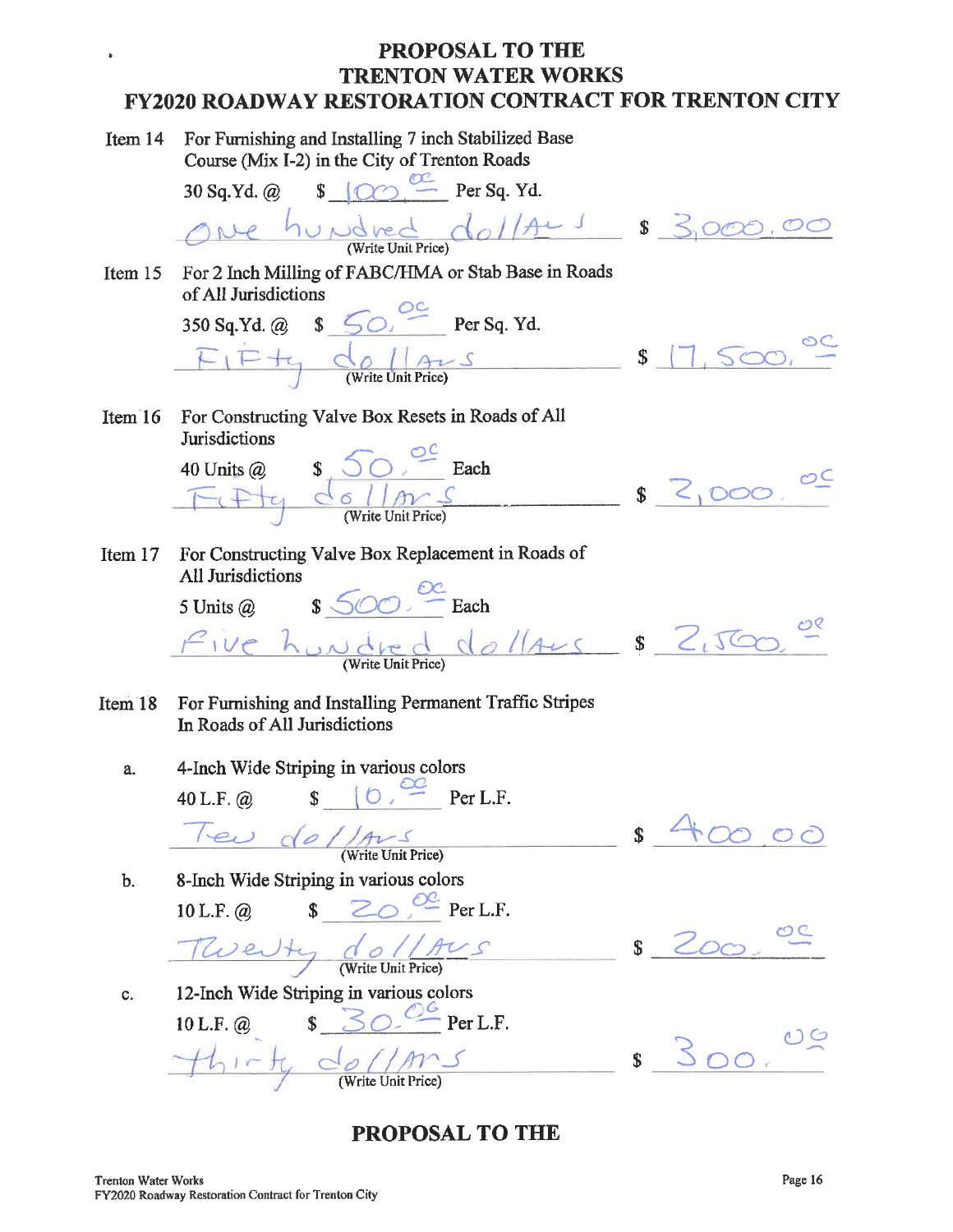#### TRENTON WATER WORKS  $\bullet$ FY2020 ROADWAY RESTORATION CONTRACT FOR TRENTON CITY

| d.      | 24-Inch Wide Striping in various colors                                                   |                           |              |
|---------|-------------------------------------------------------------------------------------------|---------------------------|--------------|
|         | $\overline{\mathbb{S}}$<br>Per L.F.<br>1 L.F. $\omega$                                    |                           |              |
|         | $T_{1}u$<br>AvS                                                                           | $\mathbb{S}$              | $\circ$      |
|         | (Write Unit Price)                                                                        |                           |              |
| Item 19 | For Furnishing and Installing Permanent Pavement<br>Marking in Roads of All Jurisdictions |                           |              |
|         |                                                                                           |                           |              |
| a.      | <b>Through Lane Arrow</b>                                                                 |                           |              |
|         | Each<br>1 Units $\omega$<br>\$<br>100                                                     |                           |              |
|         | volved<br>$\overline{2}$                                                                  | $\mathbf{s}$              |              |
|         | (Write Unit Price)                                                                        |                           |              |
| b.      | Turn Lane Arrow<br>Each<br>\$                                                             |                           |              |
|         | 1 Units $@$                                                                               |                           |              |
|         | $o$ llAn<br>$5 - 5$<br>(Write Unit Price)                                                 |                           | 100.         |
|         |                                                                                           |                           |              |
| c.      | Turn and Through Lane Arrow<br>Each<br>1 Units @                                          |                           |              |
|         |                                                                                           |                           | $ 00\rangle$ |
|         | UNICHEC<br>(Write Unit Price)                                                             | $\mathbf{s}$              |              |
| d.      | Lane Reduction Arrow<br>OG                                                                |                           |              |
|         | Each<br>\$<br>1 Units @                                                                   |                           |              |
|         | Jabc                                                                                      | $\boldsymbol{\mathsf{S}}$ |              |
|         | (Write Unit Price)                                                                        |                           |              |
| e.      | Wrong-Way Arrow<br>$\epsilon$ y<br>1 Units @ \$   00<br>Each                              |                           |              |
|         |                                                                                           |                           |              |
|         | (Write Unit Price)                                                                        | $\sqrt{5}$                |              |
| f.      | Fire Hydrant Symbol<br>OC                                                                 |                           |              |
|         | Each<br>1 Units @<br>\$                                                                   |                           |              |
|         |                                                                                           | \$                        |              |
|         | (Write Unit Price)                                                                        |                           |              |
|         | <b>TOTAL BID FOR CONTRACT</b>                                                             |                           |              |
|         | (Items 1 through 19 Inclusive)                                                            |                           |              |

 $\bar{\mathbf{r}}$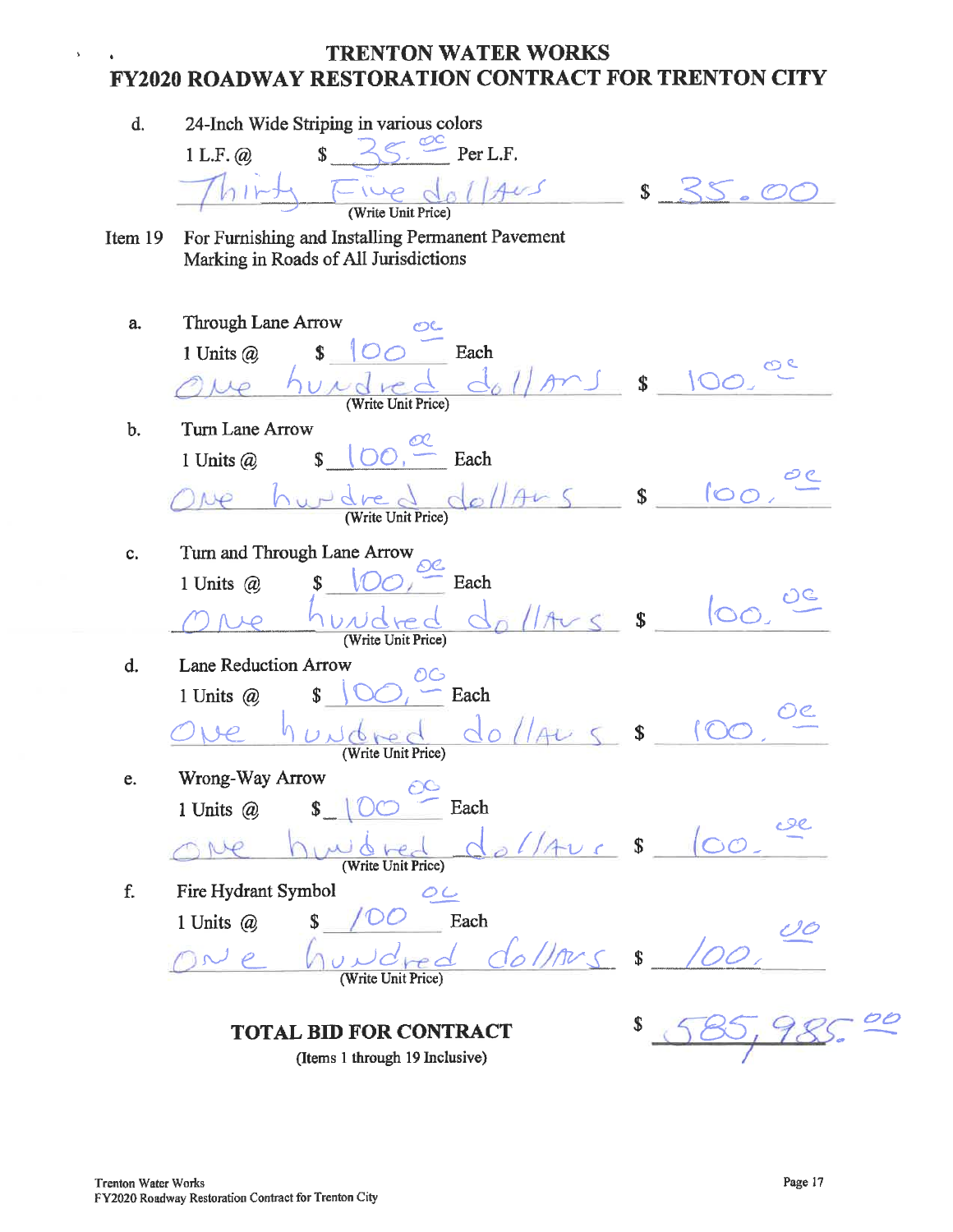PROPOSAL TO THE

## **TRENTON WATER WORKS Y2020 ROADWAY RESTORATION CONTRACT FOR TRENTON CITY**

| Item 1 | For furnishing and installing 2 inch Superpave Top<br>Course (HMA12.5M76) and 8 inch Superpave Base<br>Course (HMA25M64) in NJDOT Roads        |                  |                 |
|--------|------------------------------------------------------------------------------------------------------------------------------------------------|------------------|-----------------|
|        | 175 Sq.Yd. $\omega$<br>\$236.00                                                                                                                | Per Sq. Yd.      |                 |
|        | Two Hundred Thirty Six Dollars and Zero Cents                                                                                                  |                  | \$<br>41,300.00 |
|        | (Write Unit Price)                                                                                                                             |                  |                 |
| Item 2 | For Furnishing and Installing 2 inch Superpave<br>(HMA9.5M64) top course and 8 inch Superpave Base<br>Course (HMA25M64) in Mercer County Roads |                  |                 |
|        | 400 Sq.Yd. $\omega$<br>S.<br>231.00                                                                                                            | Per Sq. Yd.      |                 |
|        | Two Hundred Thirty One Dollars and Zero Cents                                                                                                  |                  | S<br>92,400.00  |
|        | (Write Unit Price)                                                                                                                             |                  |                 |
| Item 3 | For Furnishing and Installing 2 inch FABC Top Course<br>(Mix I-5) and 9 inch Concrete Base Course in City of<br><b>Trenton Roads</b>           |                  |                 |
|        | 1500 Sq.Yd. $\omega$ \$ 288.00                                                                                                                 | Per Sq. Yd.      |                 |
|        | Two Hundred Eighty Eight Dollars and Zero Cents                                                                                                |                  | S<br>432,000.00 |
|        | (Write Unit Price)                                                                                                                             |                  |                 |
| Item 4 | For Furnishing and Installing 3½ inch Vitrified Brick<br>Top Course and 8 inch Concrete Base Course in City of<br><b>Trenton Roads</b>         |                  |                 |
|        | 25 Sq.Yd. @<br>\$815.00                                                                                                                        | Per Sq. Yd.      |                 |
|        | <b>Eight Hundred Fifteen Dollars and Zero Cents</b>                                                                                            |                  | 20,375.00       |
|        | (Write Unit Price)                                                                                                                             |                  |                 |
| Item 5 | For Furnishing and Installing 2 inch FABC Top Course<br>(Mix I-5) and 5 inch Stabilized Base Course (Mix I-2) in<br>City of Trenton Roads      |                  |                 |
|        | 1900 Sq.Yd. @ \$189.00                                                                                                                         | Per Sq. Yd.      |                 |
|        | One Hundred Eighty Nine Dollars and Zero Cents                                                                                                 | S.<br>359,100.00 |                 |
|        | (Write Unit Price)                                                                                                                             |                  |                 |
| Item 6 | For Furnishing and Installing 2 inch FABC Top Course<br>(Mix I-5) in Roads of All Jurisdictions (Except State &<br>County)                     |                  |                 |
|        | $200$ Sq.Yd. $\omega$<br>\$140.00                                                                                                              | Per Sq. Yd.      |                 |
|        | <b>One Hundred Forty Dollars and Zero Cents</b>                                                                                                | 28,000.00<br>S   |                 |
|        | (Write Unit Price)                                                                                                                             |                  |                 |

 $\tilde{\mathcal{A}}$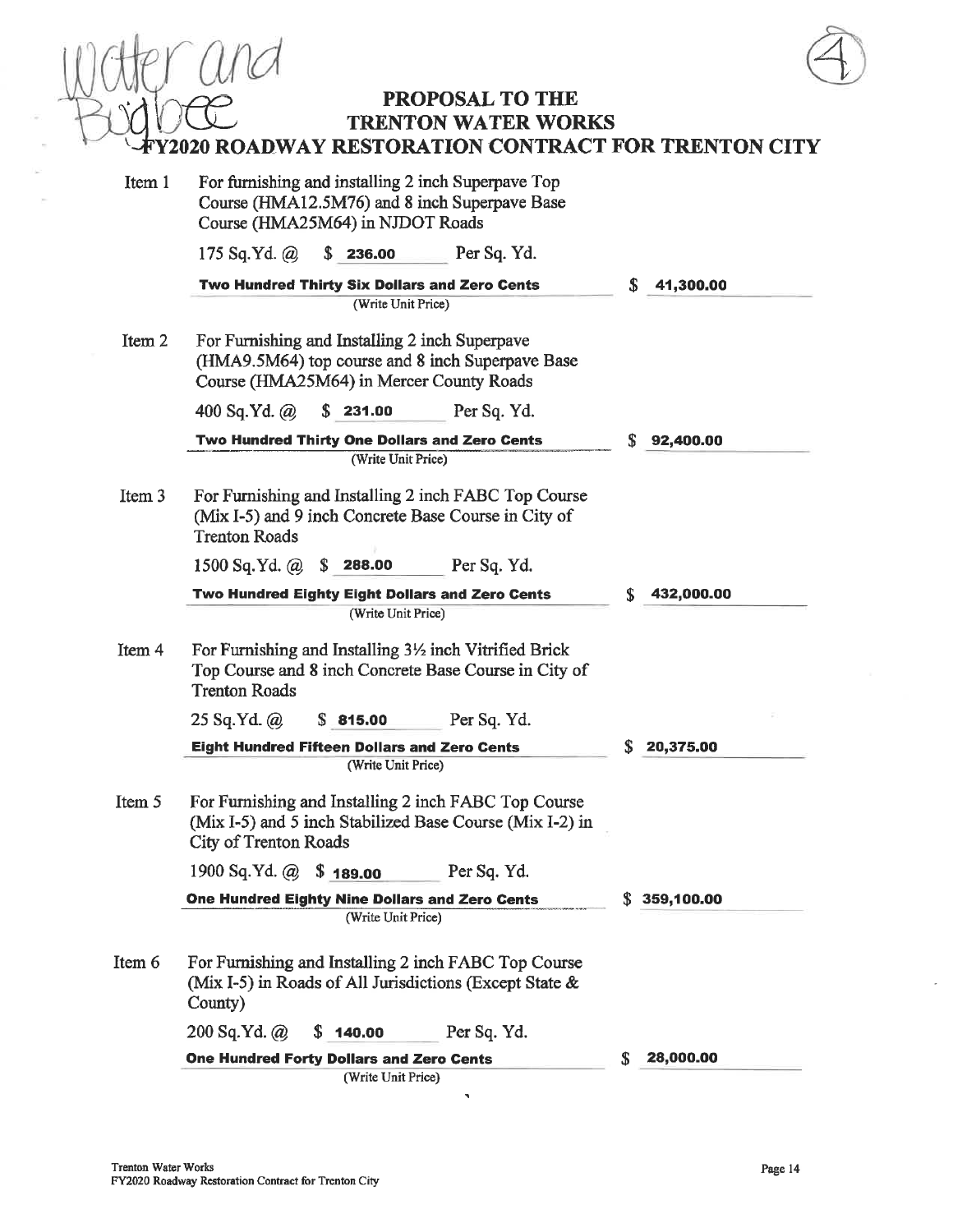| Item 7  | For furnishing and installing 2 inch Superpaye Top<br>Course (HMA12.5M76) in NJDOT Roads         |    |           |
|---------|--------------------------------------------------------------------------------------------------|----|-----------|
|         | 50 Sq.Yd. @<br>\$191.00<br>Per Sq. Yd.                                                           |    |           |
|         | One Hundred Ninety One Dollars and Zero Cents<br>(Write Unit Price)                              | \$ | 9,550.00  |
| Item 8  | For Furnishing and Installing 2 inch Superpave<br>(HMA9.5M64) top course in Mercer County Roads  |    |           |
|         | 75 Sq.Yd. $\omega$<br>\$195.00<br>Per Sq. Yd.                                                    |    |           |
|         | <b>One Hundred Ninety Five Dollars and Zero Cents</b>                                            | S  | 14,625.00 |
|         | (Write Unit Price)                                                                               |    |           |
| Item 9  | For Furnishing and Installing Infrared Process<br>in Roads of All Jurisdictions                  |    |           |
|         | \$170.00 Per Sq. Yd.<br>$25$ Sq.Yd. $\omega$                                                     |    |           |
|         | <b>One Hundred Seventy Dollars and Zero Cents</b>                                                | S  | 4.250.00  |
|         | (Write Unit Price)                                                                               |    |           |
| Item 10 | For Furnishing and Installing 9 inch Concrete Base<br>Course In City of Trenton Roads            |    |           |
|         | Per Sq. Yd<br>20 Sq.Yd. @<br>S<br>326.00                                                         |    |           |
|         | <b>Three Hundred Twenty Six Dollars and Zero Cents</b><br>(Write Unit Price)                     | S. | 6,520.00  |
| Item 11 | For Furnishing and Installing 10 inch Superpave Base<br>Course (HMA25M64) in NJDOT               |    |           |
|         | \$484.00<br>Per Sq. Yd.<br>$1$ Sq.Yd. $\omega$                                                   |    |           |
|         | <b>Four Hundred Eighty Four Dollars and Zero Cents</b>                                           | \$ | 484.00    |
|         | (Write Unit Price)                                                                               |    |           |
| Item 12 | For Furnishing and Installing 10 inch Superpave Base<br>Course (HMA19M54) in Mercer County Roads |    |           |
|         | 10 Sq.Yd. @<br>\$300.00<br><b>Example 1</b> Per Sq. Yd.                                          |    |           |
|         | <b>Three Hundred Dollars and Zero Cents</b>                                                      | S. | 3,000.00  |
|         | (Write Unit Price)                                                                               |    |           |
| Item 13 | For Furnishing and Installing 9 inch Concrete Base<br>Course in the City of Trenton Roads        |    |           |
|         | \$308.00<br>$25$ Sq.Yd. $\omega$<br>Per Sq. Yd.                                                  |    |           |
|         | <b>Three Hundred Eight Dollars and Zero Cents</b><br>(Write Unit Price)                          | S  | 7,700.00  |

 $\blacksquare$ 

 $\ddot{\phantom{a}}$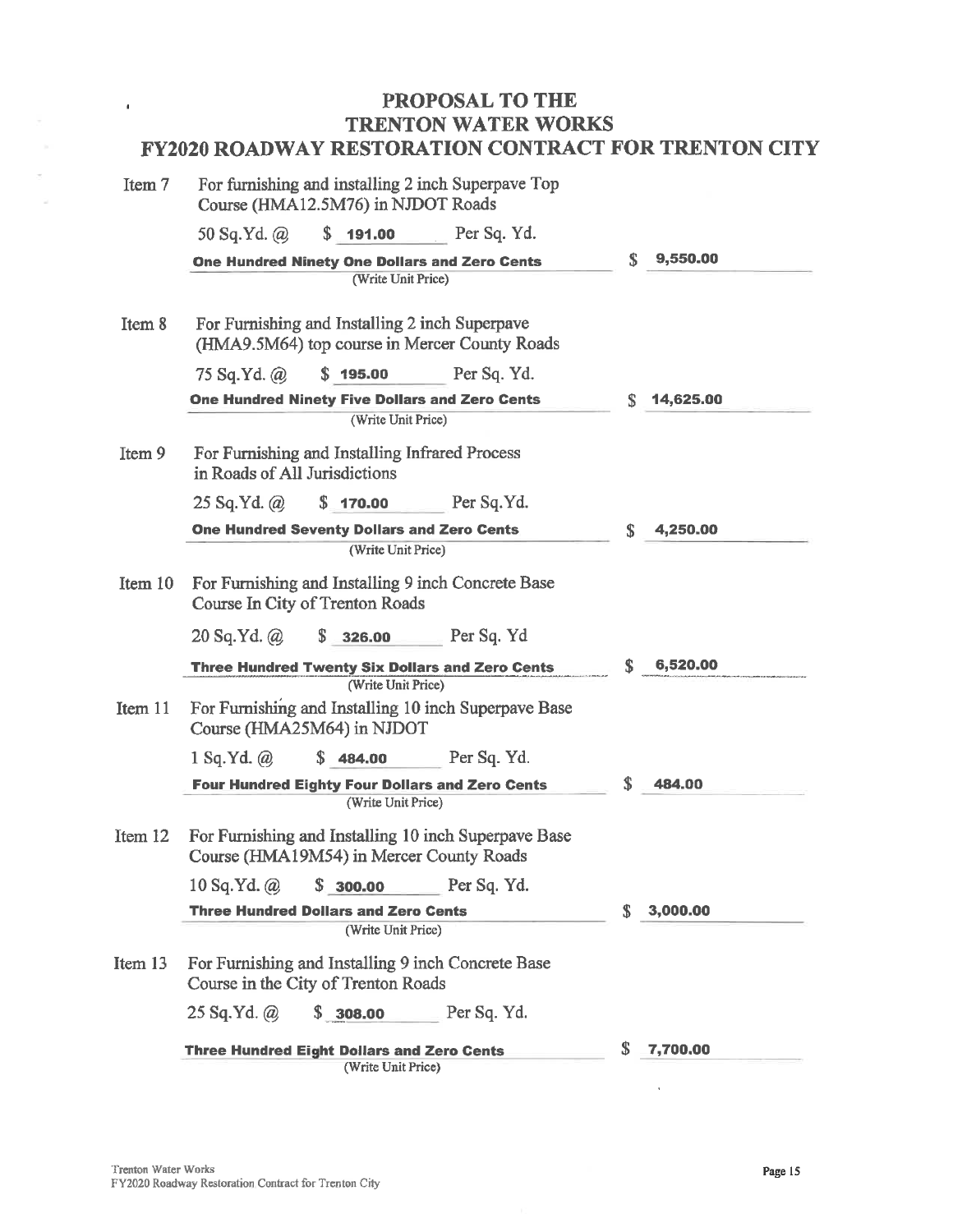| Item 14 | For Furnishing and Installing 7 inch Stabilized Base<br>Course (Mix I-2) in the City of Trenton Roads |                                                     |                                                         |    |           |
|---------|-------------------------------------------------------------------------------------------------------|-----------------------------------------------------|---------------------------------------------------------|----|-----------|
|         | $30$ Sq.Yd. $\omega$                                                                                  | \$215.00                                            | Per Sq. Yd.                                             |    |           |
|         |                                                                                                       | <b>Two Hundred Fifteen Dollars and Zero Cents</b>   |                                                         | S  | 6,450.00  |
|         |                                                                                                       | (Write Unit Price)                                  |                                                         |    |           |
| Item 15 | of All Jurisdictions                                                                                  |                                                     | For 2 Inch Milling of FABC/HMA or Stab Base in Roads    |    |           |
|         | 350 Sq.Yd. @                                                                                          | \$107.00                                            | Per Sq. Yd.                                             |    |           |
|         |                                                                                                       | <b>One Hundred Seven Dollars and Zero Cents</b>     |                                                         | S. | 37,450.00 |
|         |                                                                                                       | (Write Unit Price)                                  |                                                         |    |           |
| Item 16 | Jurisdictions                                                                                         |                                                     | For Constructing Valve Box Resets in Roads of All       |    |           |
|         | 40 Units $\omega$                                                                                     | \$152.00                                            | Each                                                    |    |           |
|         |                                                                                                       | <b>One Hundred Fifty Two Dollars and Zero Cents</b> |                                                         | \$ | 6,080.00  |
|         |                                                                                                       | (Write Unit Price)                                  |                                                         |    |           |
| Item 17 | All Jurisdictions                                                                                     |                                                     | For Constructing Valve Box Replacement in Roads of      |    |           |
|         | 5 Units $\omega$                                                                                      | \$300.00                                            | Each                                                    |    |           |
|         |                                                                                                       | <b>Three Hundred Dollars and Zero Cents</b>         |                                                         | \$ | 1,500.00  |
|         |                                                                                                       | (Write Unit Price)                                  |                                                         |    |           |
| Item 18 |                                                                                                       | In Roads of All Jurisdictions                       | For Furnishing and Installing Permanent Traffic Stripes |    |           |
| a.      |                                                                                                       | 4-Inch Wide Striping in various colors              |                                                         |    |           |
|         | 40 L.F. $\omega$                                                                                      | \$47.00                                             | Per L.F.                                                |    |           |
|         |                                                                                                       | <b>Forty Seven Dollars and Zero Cents</b>           |                                                         | S  | 1,880.00  |
|         |                                                                                                       | (Write Unit Price)                                  |                                                         |    |           |
| b.      |                                                                                                       | 8-Inch Wide Striping in various colors              |                                                         |    |           |
|         | 10 L.F. $\omega$                                                                                      | \$124.00                                            | Per L.F.                                                |    |           |
|         |                                                                                                       |                                                     | One Hundred Twenty Four Dollars and Zero Cents          | S. | 1,240.00  |
|         |                                                                                                       | (Write Unit Price)                                  |                                                         |    |           |
| c.      |                                                                                                       | 12-Inch Wide Striping in various colors             |                                                         |    |           |
|         | 10 L.F. $\omega$                                                                                      | \$151.00                                            | Per L.F.                                                |    |           |
|         |                                                                                                       | One Hundred Fifty One Dollars and Zero Cents        |                                                         | S  | 1,510.00  |
|         |                                                                                                       | (Write Unit Price)                                  |                                                         |    |           |

## PROPOSAL TO THE

 $\hat{\mathbf{b}}$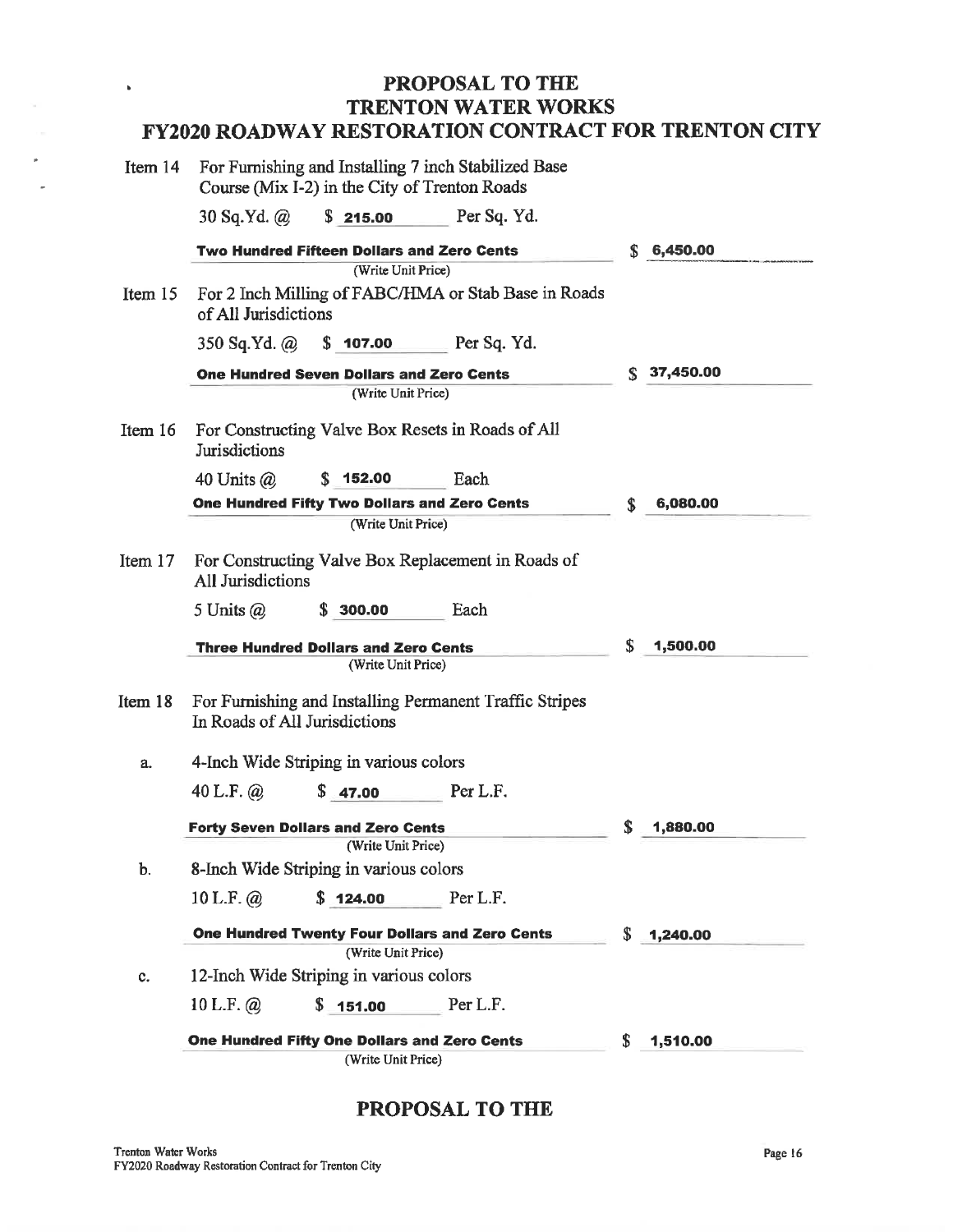#### **TRENTON WATER WORKS**  $\bullet$ **FY2020 ROADWAY RESTORATION CONTRACT FOR TRENTON CITY**

| d.                 |                             | 24-Inch Wide Striping in various colors               |                                                  |                    |
|--------------------|-----------------------------|-------------------------------------------------------|--------------------------------------------------|--------------------|
|                    | 1 L.F. @.                   | \$416.00                                              | Per L.F.                                         |                    |
|                    |                             | <b>Four Hundred Sixteen Dollars and Zero Cents</b>    |                                                  | S<br>416.00        |
|                    |                             | (Write Unit Price)                                    |                                                  |                    |
| Item 19            |                             |                                                       | For Furnishing and Installing Permanent Pavement |                    |
|                    |                             | Marking in Roads of All Jurisdictions                 |                                                  |                    |
|                    |                             |                                                       |                                                  |                    |
| a.                 | <b>Through Lane Arrow</b>   |                                                       |                                                  |                    |
|                    | 1 Units $\omega$            | \$416.00                                              | Each                                             |                    |
|                    |                             | <b>Four Hundred Sixteen Dollars and Zero Cents</b>    |                                                  | \$<br>416.00       |
| b.                 | Turn Lane Arrow             | (Write Unit Price)                                    |                                                  |                    |
|                    |                             | S<br>416.00                                           | Each                                             |                    |
|                    | 1 Units $\omega$            |                                                       |                                                  |                    |
|                    |                             | <b>Four Hundred Sixteen Dollars and Zero Cents</b>    |                                                  | S<br>416.00        |
|                    |                             | (Write Unit Price)                                    |                                                  |                    |
| c.                 |                             | Turn and Through Lane Arrow                           |                                                  |                    |
|                    | 1 Units $\omega$            | 680.00                                                | Each                                             |                    |
|                    |                             | <b>Six Hundred Eighty Dollars and Zero Cents</b>      |                                                  | S<br>680.00        |
|                    |                             | (Write Unit Price)                                    |                                                  |                    |
| d.                 | <b>Lane Reduction Arrow</b> |                                                       |                                                  |                    |
|                    | 1 Units $(a)$               | S<br>746.00                                           | Each                                             |                    |
|                    |                             | <b>Seven Hundred Forty Six Dollars and Zero Cents</b> |                                                  | S<br>746.00        |
|                    |                             | (Write Unit Price)                                    |                                                  |                    |
| e.                 | Wrong-Way Arrow             |                                                       |                                                  |                    |
|                    | 1 Units $(a)$               | \$<br>746.00                                          | Each                                             |                    |
|                    |                             | Seven Hundred Forty Six Dollars and Zero Cents        |                                                  | \$746.00           |
|                    |                             | (Write Unit Price)                                    |                                                  |                    |
| f.                 | Fire Hydrant Symbol         |                                                       |                                                  | ۸                  |
|                    | 1 Units $\omega$            | \$350.00                                              | Each                                             |                    |
|                    |                             | <b>Three Hundred Fifty Dollars and Zero Cents</b>     |                                                  | \$<br>350.00       |
| (Write Unit Price) |                             |                                                       |                                                  |                    |
|                    |                             |                                                       |                                                  | \$<br>1,079,184.00 |
|                    |                             | <b>TOTAL BID FOR CONTRACT</b>                         |                                                  |                    |

(Items 1 through 19 Inclusive)

 $\hat{\mathbf{r}}$